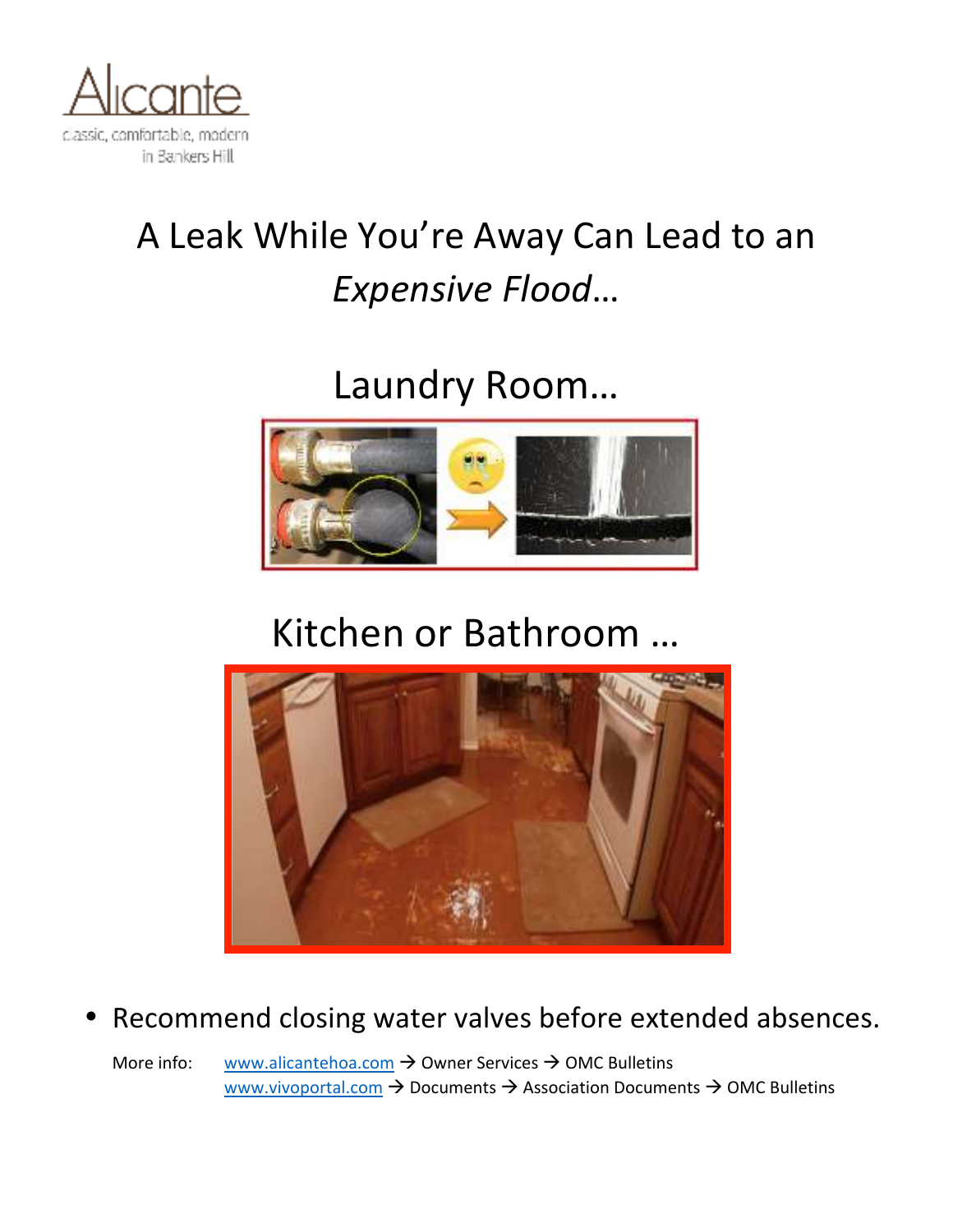

A number of units have experienced water leaks / floods while their residents were away. To reduce the risk of this recurring, the OMC recommends:

### A. Before each lengthy absence close water supply valves throughout condo:

- 1. Laundry room  $-$  Valves are on the left or right side of the washing machine
- 2. Kitchen faucet  $-$  Valves are in the cabinet under the kitchen sink
- 3. Bathroom vanity faucets  $-$  Valves are in the cabinet under the vanity sink
- 4. Toilets Valves are under the toilet tanks

Alicante water supply lines use  $\frac{1}{4}$  turn or multi-turn valves.

#### To operate **%** turn valves:

| Action      | <b>Steps</b>                                                                                                                                                                                                          | Comment                                                           |
|-------------|-----------------------------------------------------------------------------------------------------------------------------------------------------------------------------------------------------------------------|-------------------------------------------------------------------|
| Close valve | a) Turn tab clock-wise 90 degrees (1/4 turn).<br>b) Open faucet tap to confirm water supply is off. If it is<br>not off, the % turn valve has become defective and<br>needs to be addressed by a plumber - see below. | <b>DO NOT</b><br>EXCEED 1/4<br>turn or the<br>valve may<br>break. |
| Open valve  | a) Turn tab counter-clockwise 90 degrees (1/4 turn).<br>b) Check faucet to confirm water supply is on.                                                                                                                |                                                                   |

### Laundry Room



### Kitchen or Bathroom

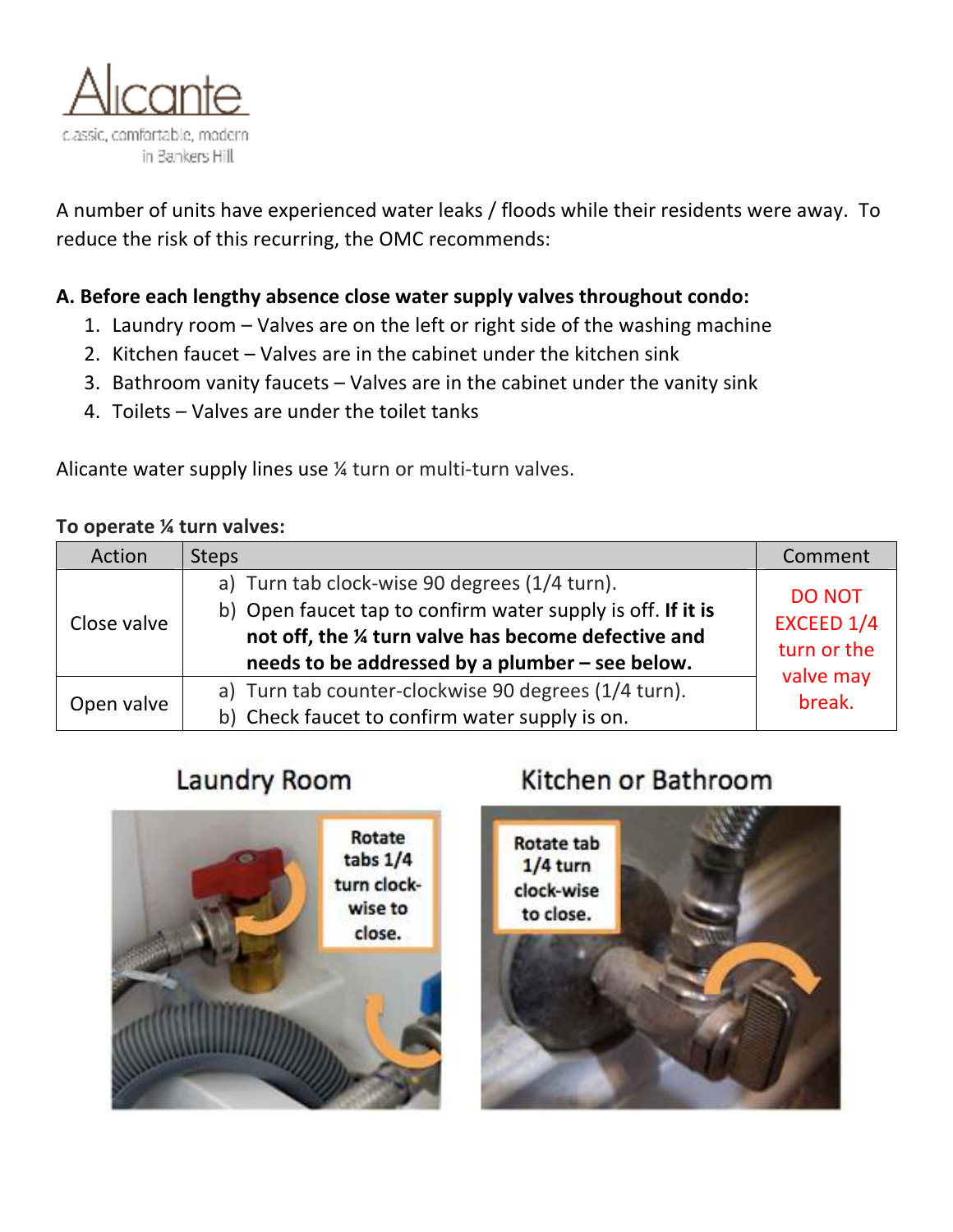

**Note:** If the valve's tab has not been moved in a log time, it may be difficult to rotate. To loosen, little by little, rotate tab back and forth until it moves freely through the full 1/4 turn range of motion. If this is unsuccessful, contact a plumber  $-$  see below.



### To operate multi-turn valves:

| Action      | <b>Steps</b>                                                                    |
|-------------|---------------------------------------------------------------------------------|
| Close valve | a) Turn knob clock-wise until valve is seated.                                  |
|             | b) Open faucet tap to confirm water supply is off. If it is not off, the multi- |
|             | turn valve has become defective and needs to be addressed by a                  |
|             | plumber – see below.                                                            |
| Open valve  | a) Turn tab counter clock-wise until valve is open.                             |
|             | b) Check faucet to confirm water supply is on.                                  |

**Note:** If the valve's knob has not been moved in a long time, it may be difficult to rotate. If you can't rotate the knob, or are unsure, contact a plumber  $-$  see below.